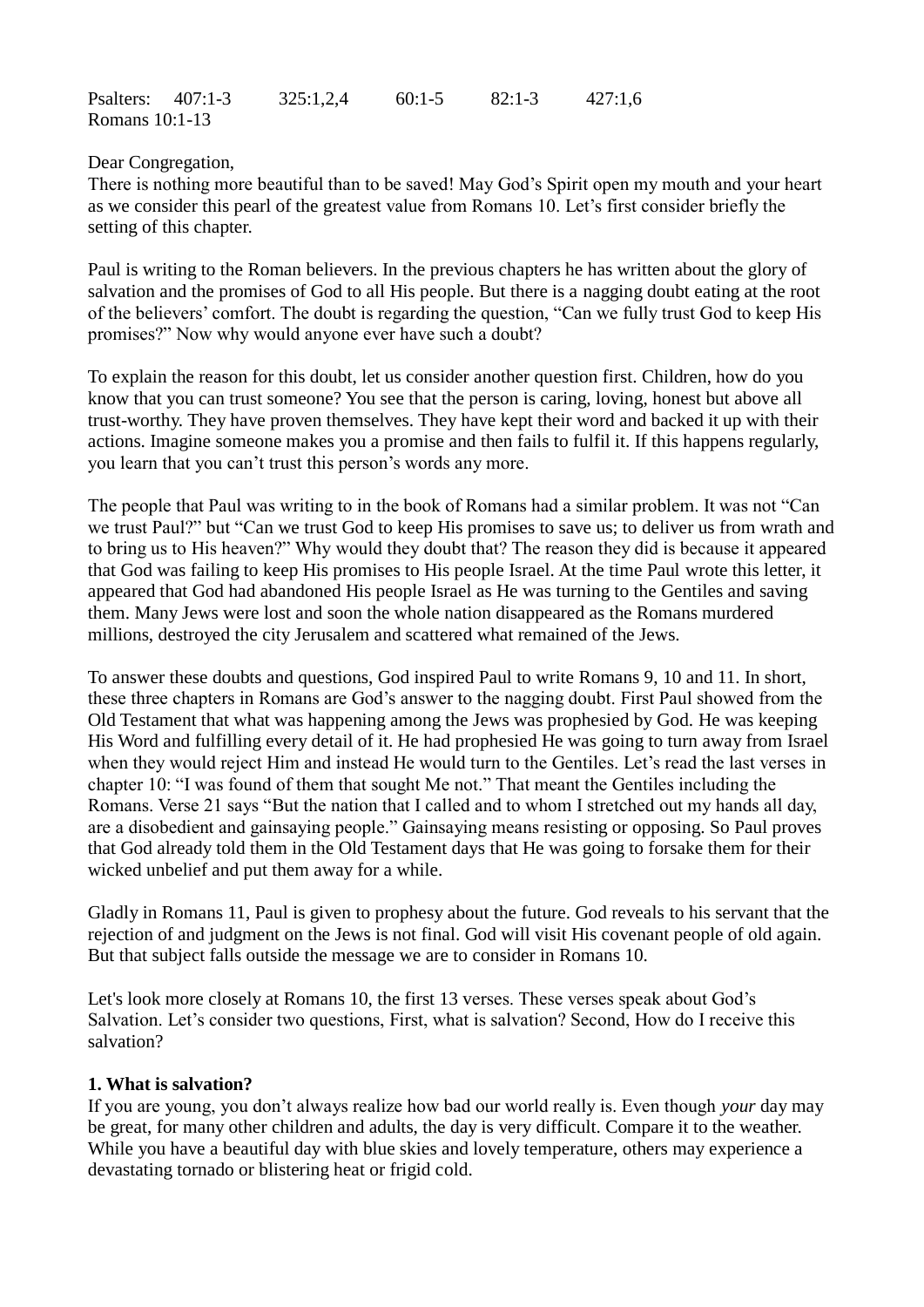So it is with many other things. You may experience love; others long for one touch or word of love. You may live in a family where dad and mum are loving and faithful; others feel the pain of being torn in their loyalty to parents who are not faithful or loving.

The point I want to make is that behind the faces of people exists a world which isn't pretty, pure and peaceful. We have hearts that are selfish, covetous, jealous, evil, proud and deceitful. Within us exists a fountain that always bubbles up streams of sin which bring endless misery. A British newspaper once posted the question, "What is wrong with the world today?" Among the many submitted answers was one that was very short but spot on. The person answered that question with, "I am."

That's exactly what God tells us in Romans 3. "There is none righteous, no not one." (Romans 3:10) "There is none that doeth good, no not one" (Romans 3:12). Within we are all a fallen, rebellious and evil world. We can pretend not to be, we can dress it up nicely, we can cover it beautifully and we can try to subdue it but, friends, there is a volcano inside. It just takes one small thing to explode! If that happens, out flow words that are cutting, looks that are destroying and thoughts or imaginations we don't even want to share. These are the problems in our hearts. You and I are these worlds of evil.

In verse 1 of our chapter, Paul shares his upright desire that his fellow Jews might be saved. The word "saved" means "to make whole or to heal." As you can see, Paul uses this word 'saved' or 'salvation' often in this chapter: in verses 9 and 10, and again in verse 13.

To be saved is to be set free. There is nothing more beautiful than being free from sin, free from the desires of your sinful heart, free from the bondage of your own heart and free from the crushing truth of your guilt against a holy and just God. As fallen rebels, we are no longer free as we used to be even though we all imagine we are. We are slaves of the worst slave-driver: our own sinful and depraved nature drives us on! In one sermon Jesus made that clear, when He taught, "If ye continue in My word, then ye are My disciples indeed and ye shall know the truth" (John 8:31, 32). Then He proceeds to say that knowing the truth is going to make you free. Knowing the truth that is in Me, the Lord Jesus. Knowing what I teach about God, about yourself, about Myself, about how you can be saved through Me, that alone is going to make you free from the bondage to your sin!

It is so beautiful to be free. To no longer be a slave to yourself. To be free from enslaving power of sin is so wonderful. You and I are captive to Satan, self, and sin and temptation. These three bring untold misery in our life.

Where God's grace is at work, you begin to see how bound you are in the power of these three! Are you learning to see this? Do you see how you are always driven with this selfish, sin-seeking, worldly outlook. You thirst for the nicest gadgets of this world. You want the best. You strive to be the biggest. You never feel truly satisfied because you can never have it all. Therefore Jesus proclaims to us, "Knowing me and what I am teaching and what I have done is going to make you free. To know My Father and Me Whom He has sent, that is eternal life." Salvation is to be free.

Now the second thing about salvation is restoration of relationship. To be freed or delivered from the bondage of prison is wonderful. But many prisoners who walk out of prison still face another reality: they are not yet home, or perhaps they have no home. In other words, their relationship to loved ones may still be broken. Paul taught that to be saved also means to have the relationship with God restored. In chapter 5 he wrote, Therefore being justified by faith, we have peace with God through our Lord Jesus Christ (Romans 5:1). Peace with God, friends, means that God is my Father! and that I am restored to Him! That's peace with God. That is the restoration of a relationship so precious and so beautiful. Even though we are still in the fallen world with many things to disturb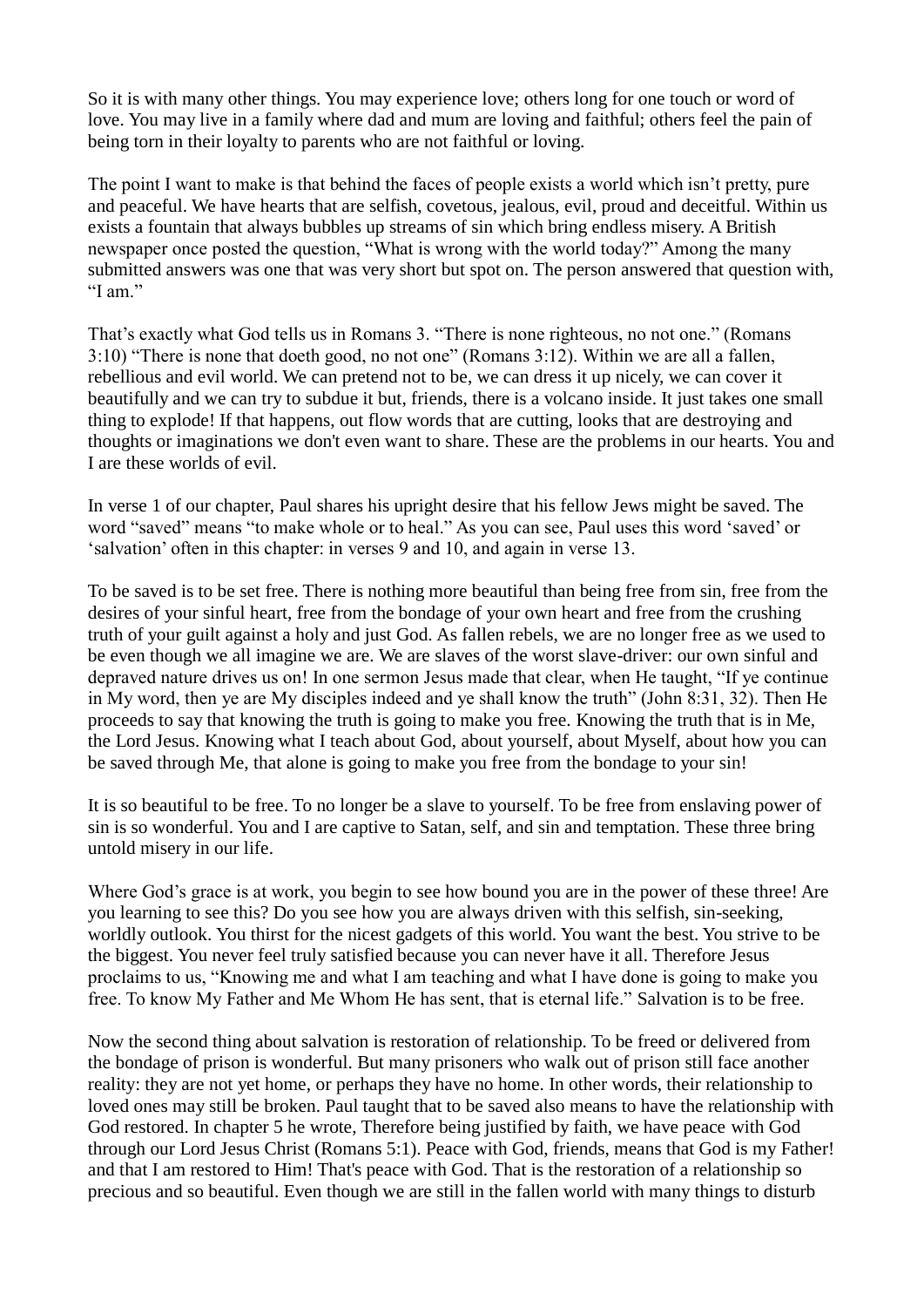us, Paul says that if we have this saving faith in the Lord Jesus Christ and we are indeed trusting in Him, we have peace with God. Is there anything more beautiful than to be able to walk out in nature and to know that the Creator of all that remaining beauty is your Father? And that everything between you and that Father is now good? How beautiful, satisfying, and strengthening it is to have peace with God against whom we rebelled and from whom we separated ourselves in our Fall in Adam. This peace is indescribable. This peace includes forgiveness of all my past. It includes knowing that everything that I ever did that was wrong, filthy, gross, bad and sinful is put away as far as the east is from the west. This peace includes knowing that I am accepted with Him even though I am still a failure in living to God's glory from morning to night. It includes knowing that the Father looks upon me as if I have never done a single sin. That's the Gospel message to all who have learned to repent and trust in Jesus Christ!

Peace with God means that our holy and just God looks upon the believer as un-blameable and unreprovable and holy in His sight even though they feel blameworthy, reprovable and unholy in all aspects of their living. Believers in Christ are saved because they are complete and accepted in the Beloved. This is the portion of every believer no matter how small or weak their faith is. How astoundingly beautiful is salvation!

Besides the freeing, the restoration of the relationship, the removal of guilt, salvation also includes the total renewal of the heart: my thinking, my will, my understanding and my feelings will all be perfected by the God of grace. Paul wrote in 2 Corinthians 5:17 "Therefore, if any man be in Christ he is a new creature. Old things are passed away. Behold, all things are become new." Isn't that also a beautiful aspect of salvation? The final completion of this work of salvation is not till the future. John on Patmos saw in a vision the final future of all God's children. In Revelation 21 he saw new Jerusalem coming down out of heaven. He saw a new earth and into this a city coming down with all of the pearly streets, golden gates and the glory of God. Now what or who is pictured in that city? That city is the future of God's redeemed and completely restored or sanctified people. Those are the people that God saved out of this world, transformed, changed them, made them perfect, and He is going to bring them into the renewed world and they are all going to be as gold. Each of their characters will be as a beautiful pearl; they are all going to be holy and filled to perfection with the fruit of the Spirit; they are all going to be living together in this massively beautiful, restored world of love. That is salvation complete. All darkness, sadness, brokenness, and separation will be forever past because sin will be banished. Oh, what a glory is the salvation God promises in His holy Gospel! That is something to look forward to. God's children ought to be looking forward far more to that as they struggle through this life.

Hearing this, what does that mean for you? I know we all want to be happy. You crave to be loved and accepted. You wish for security and fulfilment. We all want to feel better. You agree, don't you? Everyone is fighting a battle to somehow find true happiness. The younger son in Jesus' parable thought, "Forget about all these house rules. I'm going to live in the world, to seek my happiness out there." He didn't find it. The older brother said, "Not me; I am not going out in the world and break all the rules. I am going to be happy in keeping the rules." He didn't find it either. The one who stayed home was not less lost than the one who was seeking his happiness abroad. They were both lost. In the end the younger one was saved but Jesus the parable leaves us with the older one still lost. This brings us back to Romans 10. The Jews, Paul's nation, had in general a praiseworthy zeal. They were so hard-working trying to live good lives, like the older brother. They had a zeal to be saved and a zeal toward God but not according to knowledge. That means they were trying to be saved but not according to the teaching of Jesus. They wanted to be saved according to their own insights, convictions and efforts.

Well friends, that brings us to the second main thought, **How do I receive this salvation?**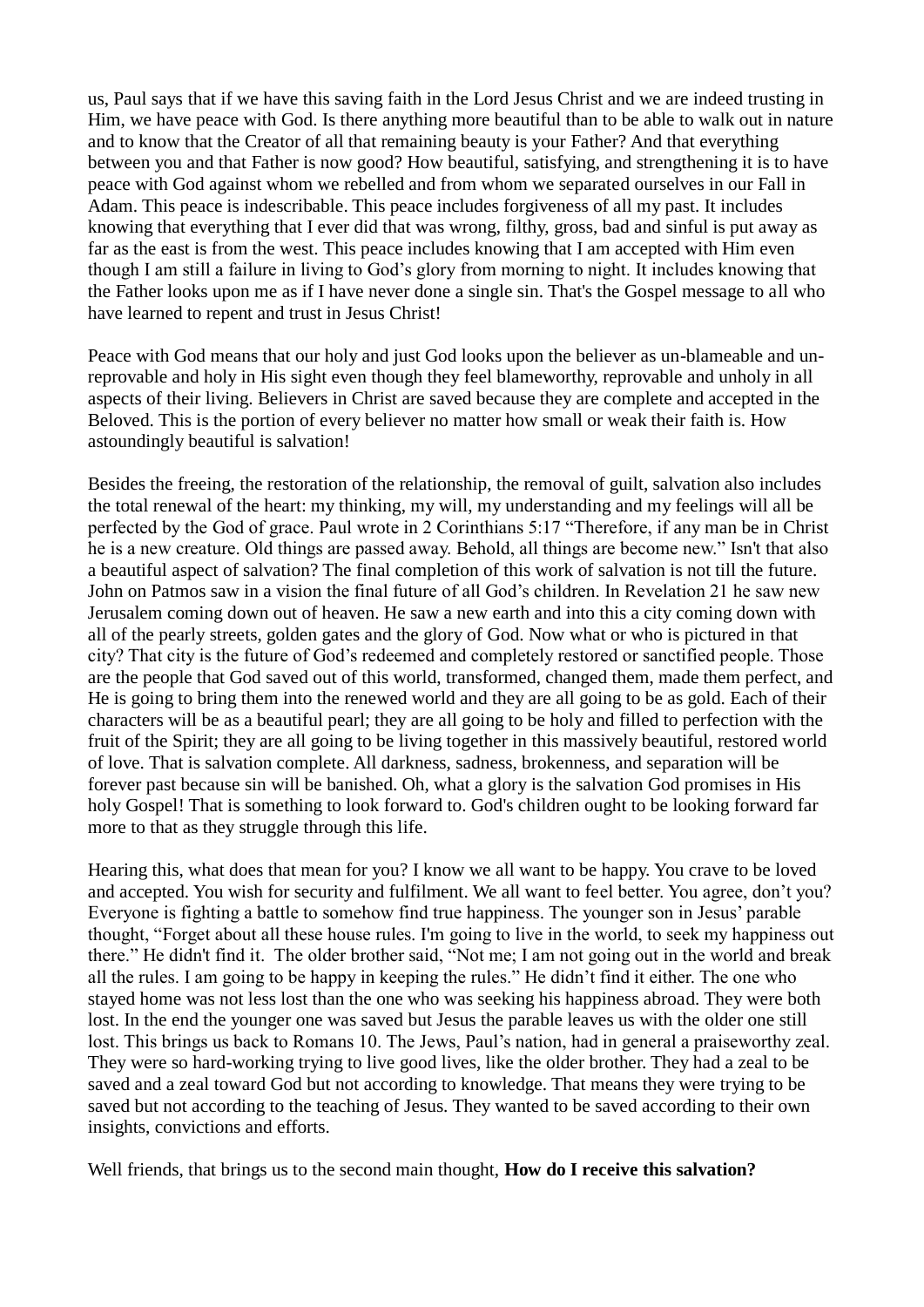We can also put this question like, "How can I be saved?" This is one of the most vital questions to be busy with. In the first place, you will not find salvation in being religious. Look at the first five verses of this chapter. Paul knows the Israelites. He knows they are sincerely doing what they believe is right. He sees they have an incredible zeal toward God. They are so sincere in their religion but are completely wrong. They are ignorant of how to be saved; ignorant of the Gospel truth. Most of them were nice people. Good church going, moral, well-behaved people. Think of men like Nicodemus and the rich young ruler. But Paul points out that this is a dead-end street. You won't find salvation in being religious. Some of us are not going to like this. Going to church, reading your Bible, praying lots, being good, keeping the rules, walking in the Lord's way is never going to make you find this happiness. Then the Jews would have found it. Paul himself is an ex-Pharisee. He knows what he's writing about. He says he never found it there. These Jews worked very hard on themselves, forcing themselves to do and not-to-do. Why did they work so hard? They did this to please God and to win or earn His favour.

You must examine your own thinking: Why are you religious? Why do you live like a Christian? Why do you deny yourself, get up early today to come to church and live like all good Christians ought to live? Is part of your answer, "I want to please God to win His favour. I do this because it will help me to be saved. For how could I ever hope to be saved if I don't live a good life?" If that is your thinking than I need to awaken you from your dream. You are never going to win God's favour or grace or forgiveness that way. Understand what you're trying to do! You are trying to work hard and somehow secretly think to obligate God to give you salvation. That's what the older brother was doing, right? He said to his father, "I have worked hard and you never gave me a kid to have a feast. I do not understand, I am so angry, for this fellow who lived in the world, spent all your goods with harlots and lived like a pig, yet you give him your best calf and treat him as if he is your best son." He could not accept the amazing grace his father showed to his younger brother.

You see, the older son is like these Jews who had zeal but were trying to manipulate God with their zeal. Such seek to *buy* salvation.

Friends, that thinking has not died yet. Look closely at your own thinking this morning. Are you trying to manipulate God into being merciful and gracious to you by your zeal? You'll never find salvation that way. Why not? Look at verses 3 to 5. It is because you don't understand God's righteousness. You don't understand God's holy standard. You don't understand that God's standard is perfection. Everything that is not *perfection* will not bring you life. Look at verse 5 - "Moses describeth the righteousness which is of the law, That the man which doeth those things shall live by them." Only the person who perfectly obeys the law of God shall live by them. Can you? Do you? Are even your best efforts coming even close to that? I hope you say, "No, not even close, but I'm still trying." Well, this morning I will counsel you to give up trying, for it is hopeless. Who can bring a clean thing out of an unclean? Haggai asked the question, "When an unclean man touches anything that is clean, like a perfect lamb, will that make him clean?" The answer is no. Instead when an unclean hand touches something clean, it became *unclean*. So it is with you and me. All we do, no matter how sincere or how diligent, is defiled by our uncleanness no matter how good our intentions are.

Hear the answer and direction God gives this morning. Stop trying to work your way up to heaven by your works for you will never find it in that way friends. All our lifelong diligent efforts to be good and kind or to incline God's heart or lessen our guilt, will all fall short.

You also will not find it far away. We do not have to go very far this morning to find it. Look at verses 6 and 7. We do not have to ascend into heaven to find it. We don't have to go deep down in the earth to find it. Paul is here borrowing words from Moses in Deuteronomy who is saying to the people of Israel, "Look, this law that I published has *come* to you. You don't have to go across the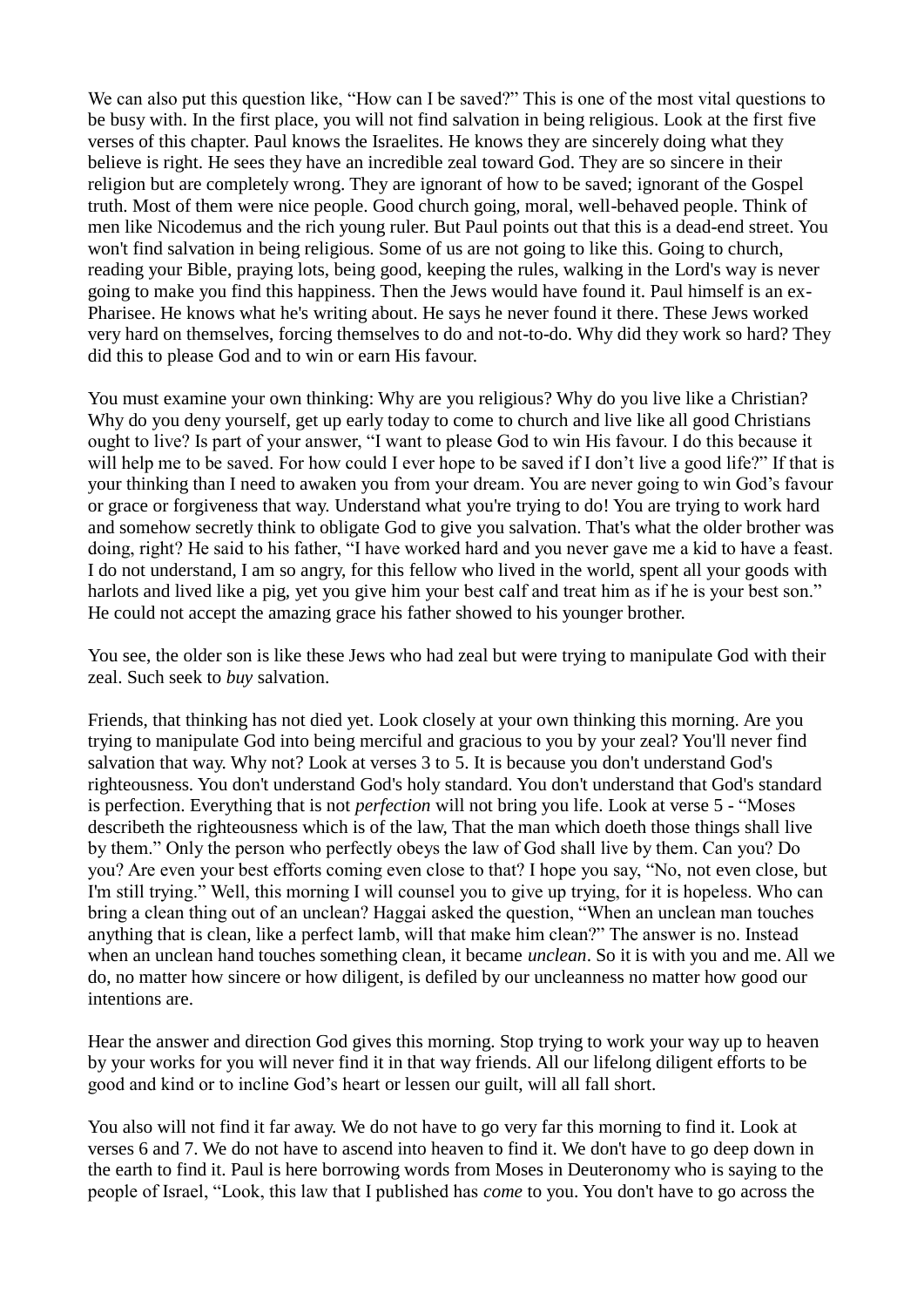ocean to find it. You do not have to go into heaven to find it. It has come to you." Paul says, "Now look, that word I am bringing to you, is the Gospel." We do not have to go as far as the Queen of Sheba, do we? The King has come to us. We do not have to travel that far. The word is nigh to you, verse 8, "The word is nigh thee, even in thy mouth and in thy heart: that is, the word of faith which we preach." I know we would feel better to have to travel across the world to find it. We would love to contribute something to our own salvation for it would give us some validation. But no, friends, we don't have to go anywhere to find this salvation. You have to realize it is brought to you, only to be *received* without price, without your merit.

As God's ambassadors we are commissioned to preach to you this Word of Christ. We hold in our hand the Living Word of the Almighty Sovereign. In this Word God speaks to us about our sin and rebellion but also proclaims to us rebels His peace and pardon to any who will repent from his or her sins. Ponder often on the amazing goodness of this long-suffering God who desires not the death of the wicked, though everyone is worthy of it.

The Almighty is good and gracious but He will also display the glory of His anger toward those who refuse Him. Listen to what He said about the Jews and in that to all who hear His Gospel message, "I stretch out My hands to a disobedient, slow to obey, gainsaying people". He did this to the Jews for centuries. And He has not stopped doing that yet. This morning, this ambassador of Christ is bringing you the message of the death and resurrection of the Lord Jesus Christ, as good and glad tidings for the greatest of rebels. Notice how Paul refers to this in verse 20 of 2Corinthians 5, "as though God did beseech you by us, we pray you in Christ's stead, Be ye reconciled to God." What a revelation of God's heart! Friends, this word comes so near to you this morning!

You say, "What must I do then? Let's consider that after we sing. Let's sing Psalter 82:1-3.

How must I obtain such salvation? The answer to this question is the most bewildering aspect of the Gospel message. It goes completely against all our reasoning. It is simply by receiving it. It doesn't make sense that God, after such offences against every aspect of His divine Being, offers us complete restoration and salvation upon the terms, 'repent of your sins and receive My forgiveness'. The Gospel remedy is the simplest cure but it cost God the infinite price of His beloved and only Son.

Salvation is so difficult because it is so simple. I grew up hearing this statement without understanding it. We all have the same problem that Naaman had. You remember this Assyrian general. He was a leper. Nothing mattered any more to him but to be cured of this fatal disease. In God's gracious providence He was brought to Israel. At the king's palace he only meets distress. So he goes on to the prophet Elisha's house and there he gets to hear the staggering remedy: "Wash yourself seven times in the waters of the Jordan." But he didn't want to do that at all. This remedy was simply unacceptable. He fumed in anger about his own rivers as much better than that pitiful little Jordan which at that time of the year may have been a shallow creek. Finally Naaman's servants prevailed as God's Spirit used them to convince Naaman to wash in the Jordan River. He humbled himself, stripped off his royal clothes and dipped himself into the water of the Jordan seven times. He came out healed, the leprosy completely gone. No easier and better cure was ever found in the world.

What is the application of this for you and me? How can I be saved? God answers us, "All I require is that you turn away from trying to save yourself, denounce your own righteousness or merits and acknowledge your sins. Despite your terrible deeds of rebelling against Me and destroying My glory in your deep fall, all I'm calling you to do is trust in Me for your salvation." Jesus speaks these words to us this day, "Come unto Me, all ye that labour and are heavy laden and I will give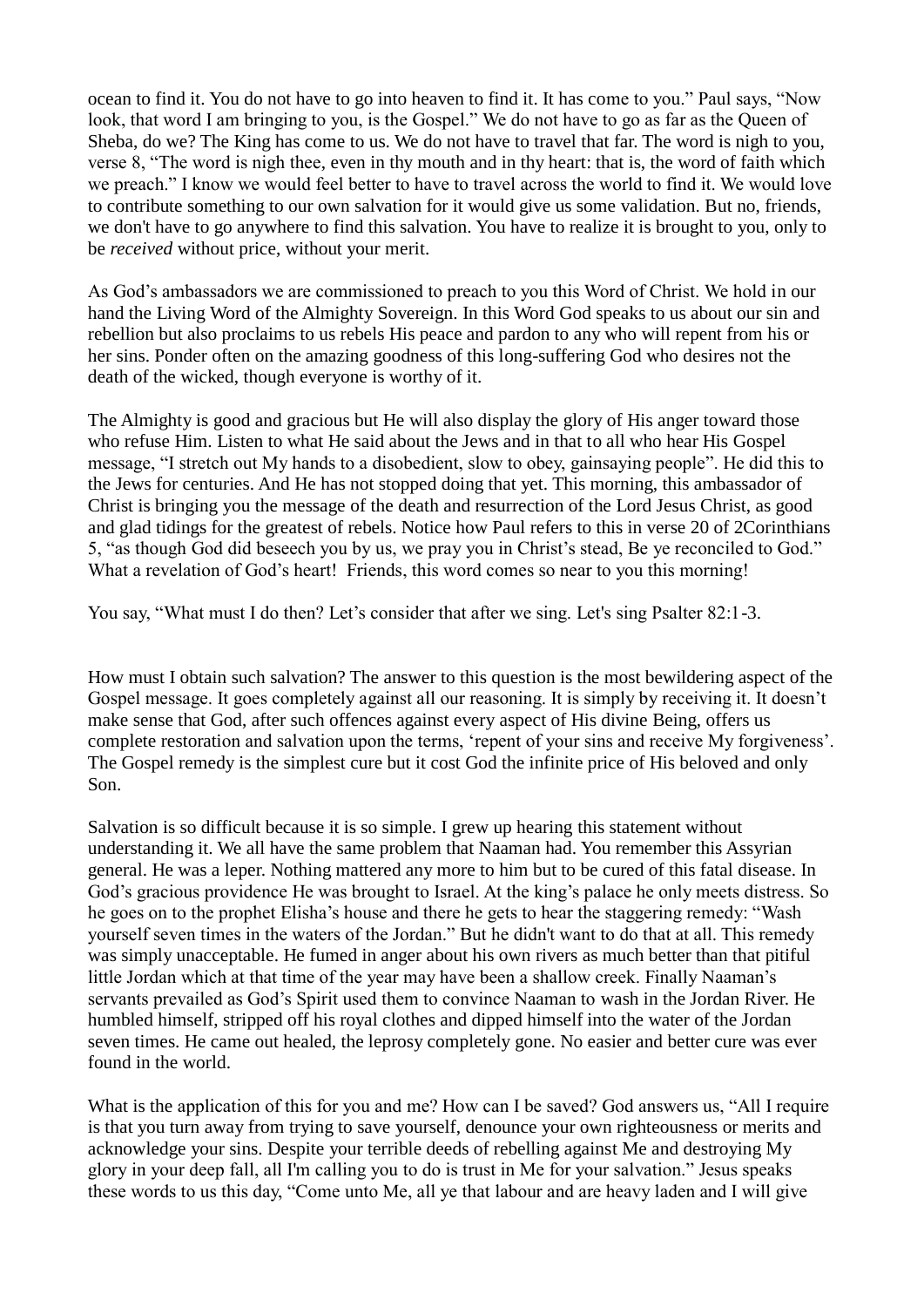you rest" (Matthew 11:28). "Commit your burden, your impossible dilemma to Me. Trust Me as the God-given Mediator to cover your guilt against the all-holy God. Hide yourself in My righteousness. Cease from your own labour. Trust My labour and My heavy burdened life and death for it is through this that I have provided the only way of salvation for the chief of sinners."

I'll never forget a dear brother who saw the light in this Gospel. I ministered the Word for years to him. But to no avail. Doubts, fears and darkness prevailed. Well, half a year or so before he died, I came into his house for a visit and I saw him smiling. There was a shine on his face. I asked, "What happened to you?" He said, "Pastor, it is so easy to be saved." I looked at him and said, "What? I would never expect to hear that out of your mouth. Tell me, what happened?" Then he opened the Scriptures to Romans 10 and said, "If I believe with my heart in the truth of the crucified Saviour and Him being resurrected by the Father as the proof that all of His labour was accepted, and confess this with my mouth, I shall be saved." I was stunned and amazed with joy. We thanked God together for revealing to him what had been so hidden to him for many years. Before he looked for the hope in his own heart, and feelings, and experiences, but always saw in himself the shortcomings and he was so hindered by this.

You see, congregation, we make salvation so hard. God doesn't. *We* do. And the reason we make it so hard is because we do not want to leave the covenant of works. It is baked in us and we feel comfortable in that covenant. But this is really foolish. We want to work and work and to do and to be this and to be that, and *then* we'll come to God and say, "Now look, Lord, at least I've tried." But God says, "Yes, I have seen your zeal and your best efforts and accomplishments but they are all as filthy rags."

The Scripture tells us that we are to submit ourselves to God's method of grace. Look at verse 3 again, "For they being ignorant of God's righteousness and going about to establish their own righteousness, have not submitted themselves unto the righteousness of God." Now that is a big and a difficult verse. Let me use an illustration to explain this. Consider that Jesus Christ is God's bridge by which He can come to us as well as we can only come to Him. God is infinitely high and holy which is like huge chasm between Him and us. We are on the other side of the great chasm, unable to return and overcome the barrier. We are dead to all spiritual good, guilty, in prison due to God's righteous curse and even *unwilling* to be saved.

Yet the great and good God provided in His Son Jesus the only and sure Bridge between Him and us. Scripture uses the word Mediator to describe Jesus Christ. God says, "The only way that you and I can come together is if you return over My bridge to Me." We say, "No Lord, we have our own bridge. We're working on it at least. I will establish my righteousness. I will do my best to be better. I am going to live my life and I will do it so well and finally, I will reach the other side and Thou will accept me."

You say, "I do not think that way." But I know that you and I *do* think that way. Check your thinking. Let me illustrate. When do you have more hope of being saved? "Well, when I can really pray well and I feel that my heart is in the right place, and I feel like I'm convicted and humble and can actually weep over my sin instead of having dry eyes." Did you hear what you just said? You only listed things about yourself and when you find these in you, you have more hope.

I grant you have a great zeal but you are still being ignorant of God's way of salvation. You are trying to establish your own righteousness, my friend. We know the doctrines so well. We hold the confessions of God's truth. But practically, we don't think and believe what we know. So many of us are still thinking, "If only I could..." And you fill in the blank. "No, it will not save me but it will help me." What will help you? "Well, if I only feel more humble or whatever, it will help me." No, it's not going to help you. It's going to condemn you even more because all you are and do and bring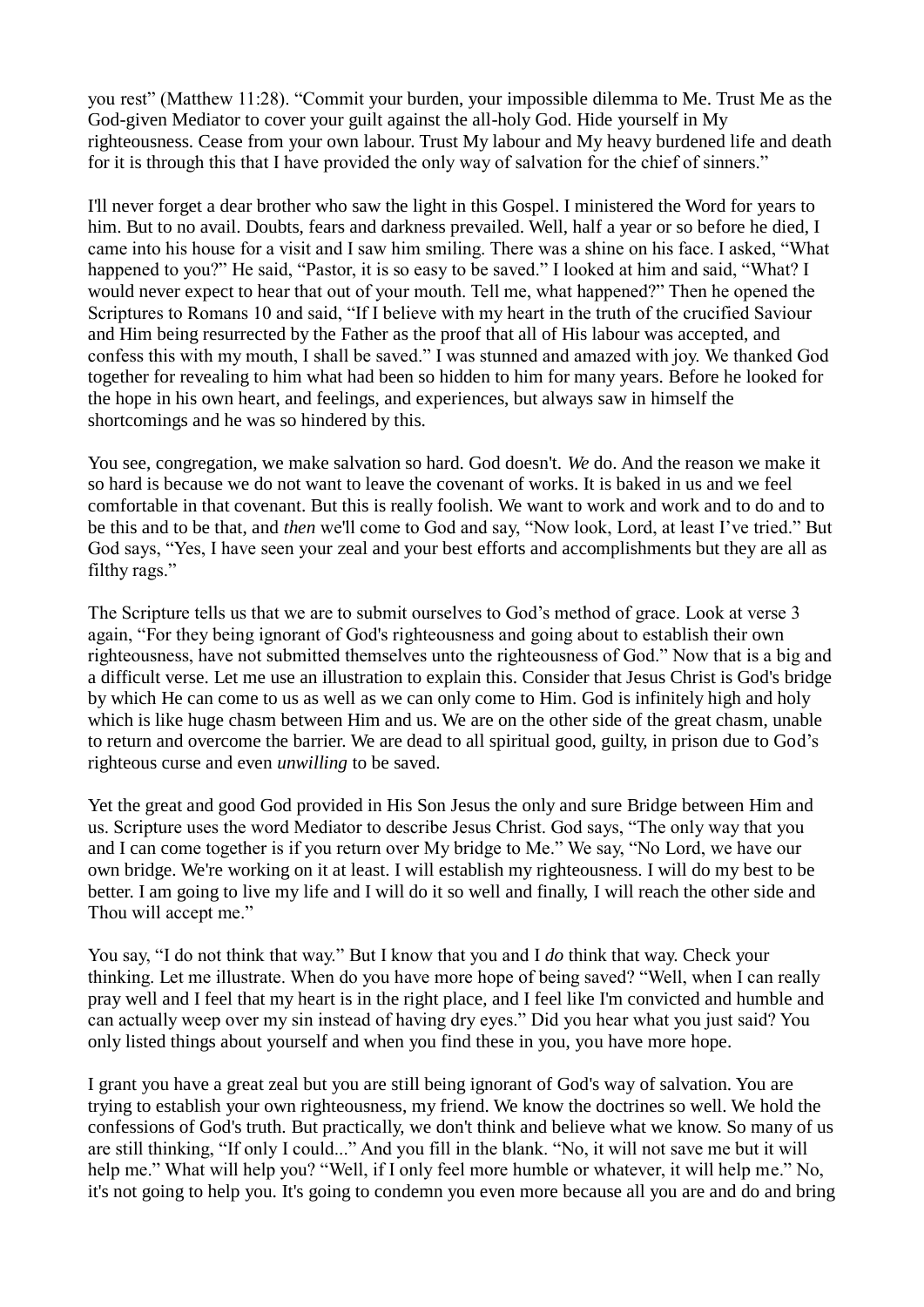before God is filthy. It is gold-covered sin. It's not going to help you at all. Be convinced, friends, our best works are filthy, unacceptable before God. At any time that you and I look to any kind of merit, whatever you want to call it: it could be works, it could be feelings, it could be fitness, it could be sincerity… any time you look at any kind of merit, you are trying to create your own bridge to God and walk on it. There is nothing more offensive to God! As if His Bridge or Mediator isn't good enough!

Salvation is *received*, then, not *obtained* or earned. Salvation is received by faith. It is received when God enables us to use the bridge of Jesus Christ. As Paul put it, "Not having my own righteousness or merits but to be found in Him, the Lord Jesus." Is the Spirit of God taking away your hope in your own righteousness? Is He taking you off the sandy foundations of *your* good effort? Is He inclining your heart to be saved by grace and grace alone? Oh, if such changes are taking place in your heart, the greatest miracle in the world is witnessed within you! To get a man to consent to be saved by grace or to walk on God's Bridge, is the fruit of a power greater than what made the world out of nothing! For no man comes unto Christ except the Father draws him or her!

To get back to the Scriptural words, Paul called it "submitting themselves unto the righteousness of God." Let's look at that phrase again. What does he mean here with the righteousness of God? You and I need to be righteous. We need to *be* good and *do* good. That's righteousness. In order to be accepted with God, we have to be perfect, we have to be right, we have to do right always and everywhere, all our life, while we are asleep and while we are awake. Since our fall, this is impossible. Therefore, God brought His own righteousness in Jesus Christ, His Son, into the world, to live here as a human, in the likeness of human flesh. He lived here. He worked here. He suffered here. He died here. He was finally raised from the grave. And in Him, in His life and in His death is the righteousness of God provided that you and I needed to bring before God but are never able to bring.

But the Jews said, "No way. We'll make our own righteousness." And the older brother said, "I worked hard and I don't get anything." Naaman says, "No Jordan. I'll go back to Damascus. They've got better rivers there." What do you say?

Friends, this morning Jesus Christ calls you through His Word, "Look unto Me!" What will you say? Will you submit? God is calling you and may the Spirit of God prevail upon you this morning. Faith in God's method of salvation through the perfect work of Christ is like stepping off your shore onto His bridge. What is your shore? That is looking at yourself, your righteousness, your works. He calls you to repent of that. He calls you to forsake living in the land of self-righteousness. And He is calling you to trust Him, to confess Him as the only way back to God, the only way of reconciliation. Look at verse 9, "That if thou shalt confess with thy mouth the Lord Jesus, and shalt believe in thine heart that God hath raised him from the dead, thou shalt be saved." God is asking, "Will you believe Me? Will you believe that the only way that you and I can be brought back together is through Jesus Christ? Will you reject any other method, any other works, any other righteousness and receive my Son as the only Bridge and Mediator?"

"For with the heart man believeth unto righteousness; and with the mouth confession is made unto salvation." God is asking that you would tell Him something, or rather *confess* something. Too many of you do not do that. You go home and *think* about the sermon you heard but do not *obey* or answer the call of the Word of the Gospel.

What are you saying in your heart? Are we confessing what all His people have learned to confess, "Lord, I see that everything in me is totally unworthy. There is nothing in me that makes me acceptable and, Lord, I forsake it all. I throw it away; I renounce it. I don't want to make mention of it any more before Thy face but I see, O God, that in Thy Son is my hope, my righteousness, my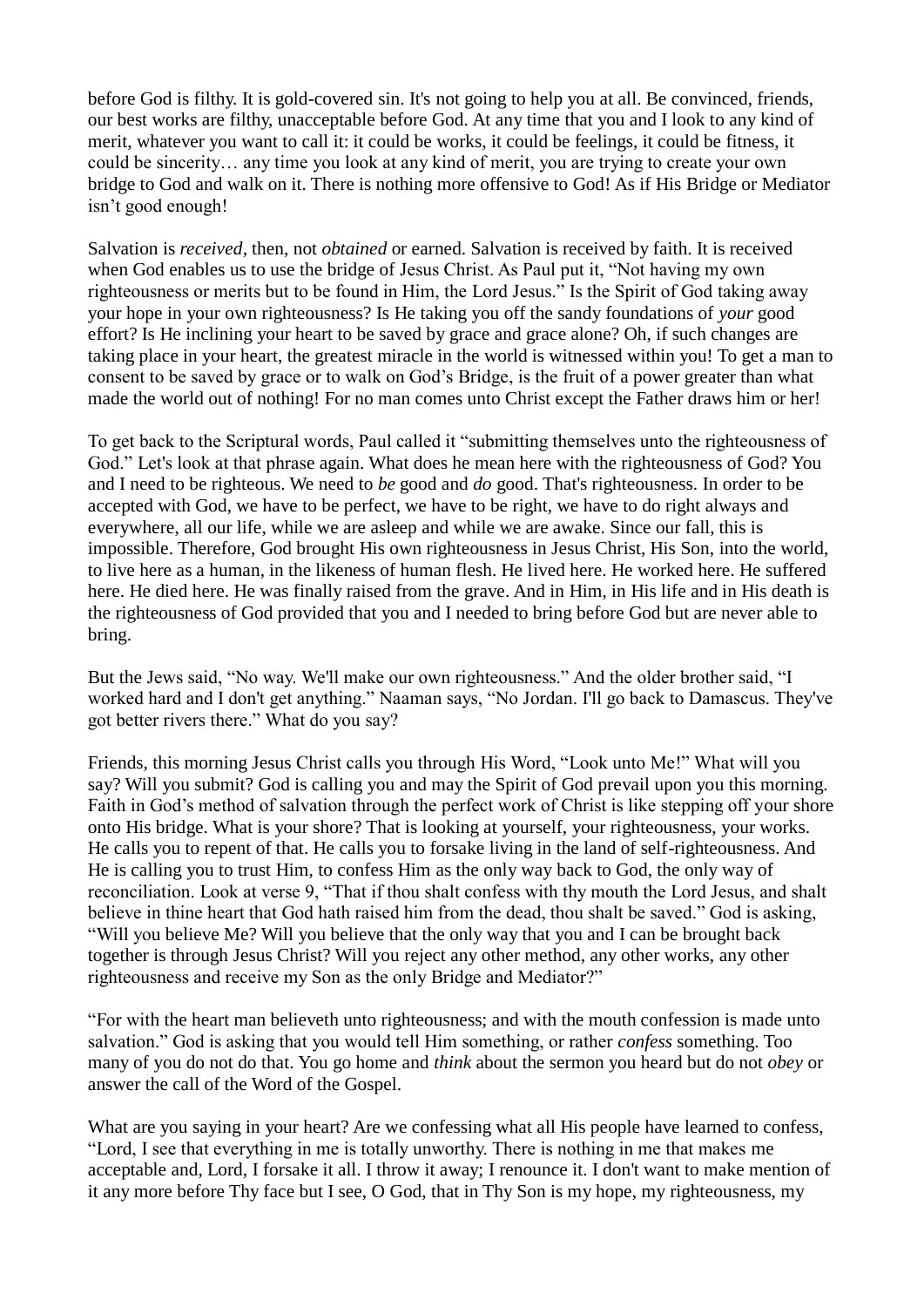salvation. In Him who came to this earth to live and to die and whom Thou raised from the dead as the guarantee that everything He did was perfect. I submit, Lord, to this wonderful provision. Lord, I'll take off my reformed coat and I'll take off all my good life and I will be just naked before Thee and I will go into Thy Jordan River, the atoning blood of Christ. I will entrust myself to Thee as the only Saviour. I am well pleased with Him as Thou art well-pleased with Him. Thou tells me to hear Thee and Lord, I hear. In Thee do I put my trust or take my refuge."

God does not want fakeness or mere outward imitation. He doesn't want you to just repeat what *I* said. There's plenty of that. He wants your heart. What I believe in my heart needs to be confessed with my mouth.

What is the promise? It is so hard to believe, but the promise is complete salvation! That includes everything we poor and needy sinners need and can never provide: forgiveness of all sin, righteousness to make us righteous in God's sight, reconciliation and acceptance in the eyes of the holy and just God, adoption as children of the Most High; eternal glory hereafter.

But the Father wants to hear an echo of His own words from your mouth and heart, friends. You know what the Father says from heaven, right? "This is My beloved Son in whom I am well pleased" (Matthew 3:17). Do you know what He wants to hear from you? "Father, I am also well pleased in Him alone." He wants to hear that out of *your* mouth and heart.

Maybe you say, "If I would be a better person, then there would be more hope. If I only were more loving; *really* loving God from the heart and *really* sincere, *then* there would be hope." No! That's wrong. Then you're in the wrong church, then you need to go to one of the many self-help religions that are around us. There you get saved by works and feelings and doings, but that is no Gospel. Friends, you are ignorant and blind to the truth that nothing of us and nothing *in* us and nothing *by* us makes us acceptable to God. Your condition, no matter how good it is, is still grounds for condemnation because your Maker sees deeper than the outside and sees you are a child of Adam. There is never in us a single reason to hope in what we feel and do and what we experience. I urge you, do not look there to find your hope. The hope is in what God brought into this world, what He gave in His Son, how He raised Him from the dead and has ascended into heaven. God is not in the trading business. "Dear Lord, I do this for Thee, and hopefully I am impressing Thee enough to trade it for Thy grace." No, instead *this* is what God speaks: "Behold I stand at the door and knock, and I offer to you gold tried in the fire. Jesus tried on the cross, proven to be gold in the resurrection day. I offer you garments of salvation to clothe every blemish of your character, of your life, of your past, of your present. I even offer you the eye salve to cure your blind eyes. Come unto Me all ye that are labouring to be better, to get saved. Come unto Me and I will save you." That's His promise. That is the only ground of hope.

"But I don't dare to trust it. I don't dare to trust in that promise because I'm not convicted enough." Did you hear what you said? What is enough conviction? Enough conviction doesn't mean to lay awake for nights. The lost in hell are always awake. True and saving conviction of sin is the Spirit's work to make someone despair of saving himself and will lead him or her to the feet of the blessed Lord and Mediator. Friends, if you are convicted in the experiential struggle of, "I cannot change myself. I'm trying. But my case is hopeless and I am helpless and besides, I am condemned." You feel despair because you get up every morning with the same sins and the same issues and you're looking back and you see all the same issues and you're despairing in your mind. If God is humbling your heart and making you acknowledge that you are not worthy that He would call you a son or daughter; if God is teaching you to accept His side against yourself … then you are convicted of sin. When we loathe sin in ourselves as well as in others, you are convicted of the evil of sin.